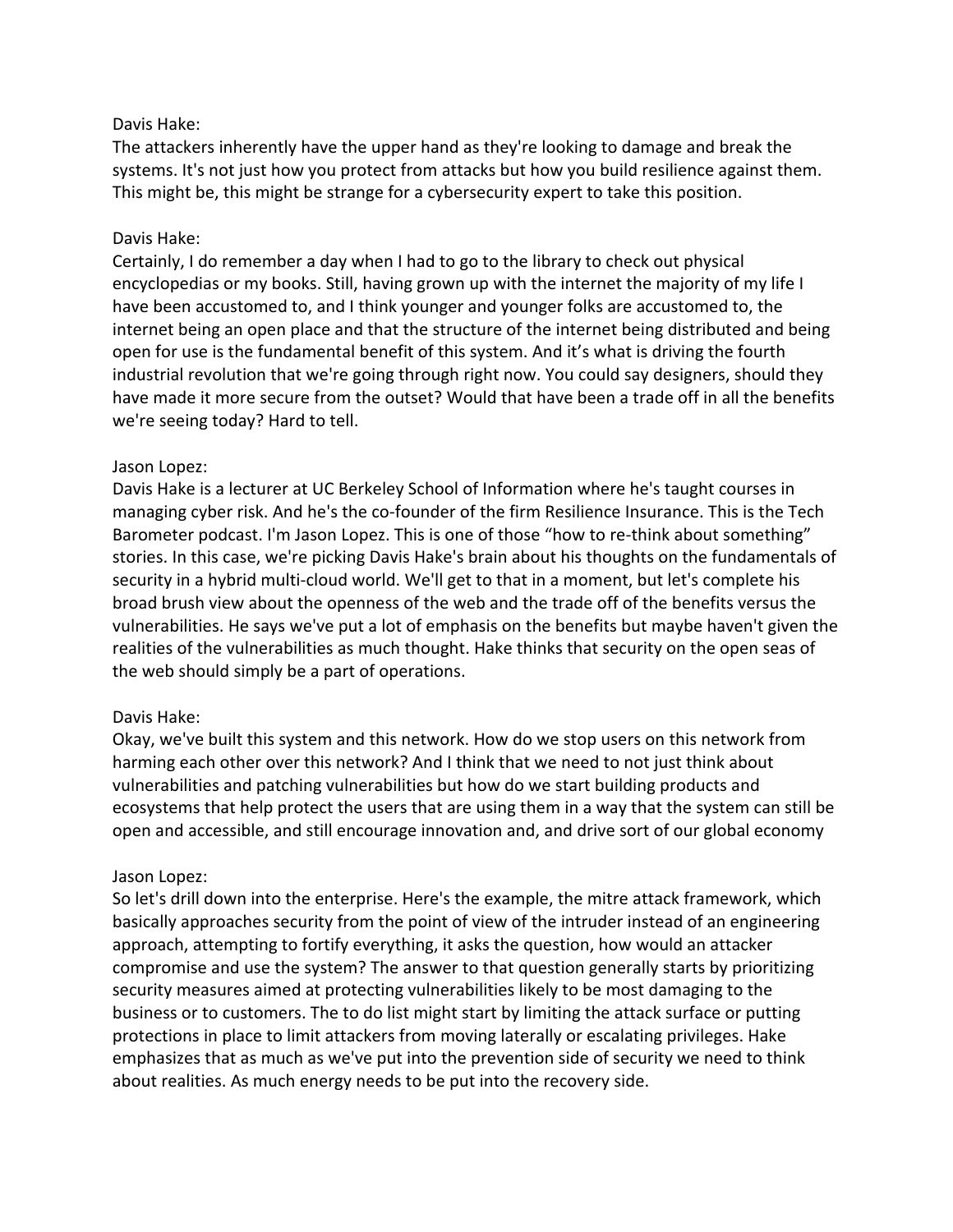## Davis Hake:

This is where we're seeing a lot of research done by our data team and all the industry at large in saying what are the best investments? So that if there is an incident it's contained, your security technology has limited the damage that it would do to a network. And that if there is a bit of catastrophic damage, what are the best practices for coming back, for taking that punch and standing back up in a way that it actually is probably stronger than you were in the first place? Because post incident you know lot about these vulnerabilities you might have had. And you're looking at putting a lot of more investment in the places that maybe previously you had overlooked.

## Jason Lopez:

Hake says cloud native has revolutionized enterprise computing, especially for startups where it's economically and security wise, significantly easier, especially not having to deal with legacy architecture. It allows a company to launch a new production environment with less effort than compared to trying to keep older equipment and systems working.

## Davis Hake:

Hey, there's that server from ten years ago that we completely forgot about but is still attached to our entire backend email system and is a vulnerable point of our attack surface. So I think being cloud native has been a game changer for startups but also for small companies too that don't necessarily have to invest in the hardware and then keep that hardware for years to recoup that investment. They can deploy a new system. They can shut it down if they don't need it anymore and jump in to something else.

#### Jason Lopez:

So now the questions of the hybrid multi-cloud. We're in a moment of development in which most companies, even governments, are not betting on one cloud provider, but using different systems, working together, whether owned or rented. And now during the past couple of years of a pandemic, this energy has been accelerated as many companies ask, how do we move everything to the cloud?

# Davis Hake:

As a startup we've been cloud so we've developed a lot of our security policies around that from the start. But you're an environment that's, you knows, um, you know, uh, there's a lot that you have rethink your security strategy, right? And so I think that that is where a lot of the security conversations that we talk about with our students, Berkeley come in in saying, you know, security, isn't something you can set forget, right? Technology is going to change. And it's your responsibility as the, you know, that essentially owning cyber risk to enable that technology to be used in a, in a safe way, right. It's not to turn that technology off, stop it from being deployed, but it's, how do you consider the risks and adopt your investments to, to mitigate those risks? And I think, you know, when you look at cloud that way, right, there's actually a lot that can be leveraged to help secure systems even better, um, through the cloud, right? I mean, this idea of, um, shared responsibility where, you know, cloud providers are responsible for the security of the cloud, your entity is responsible for the data in the cloud and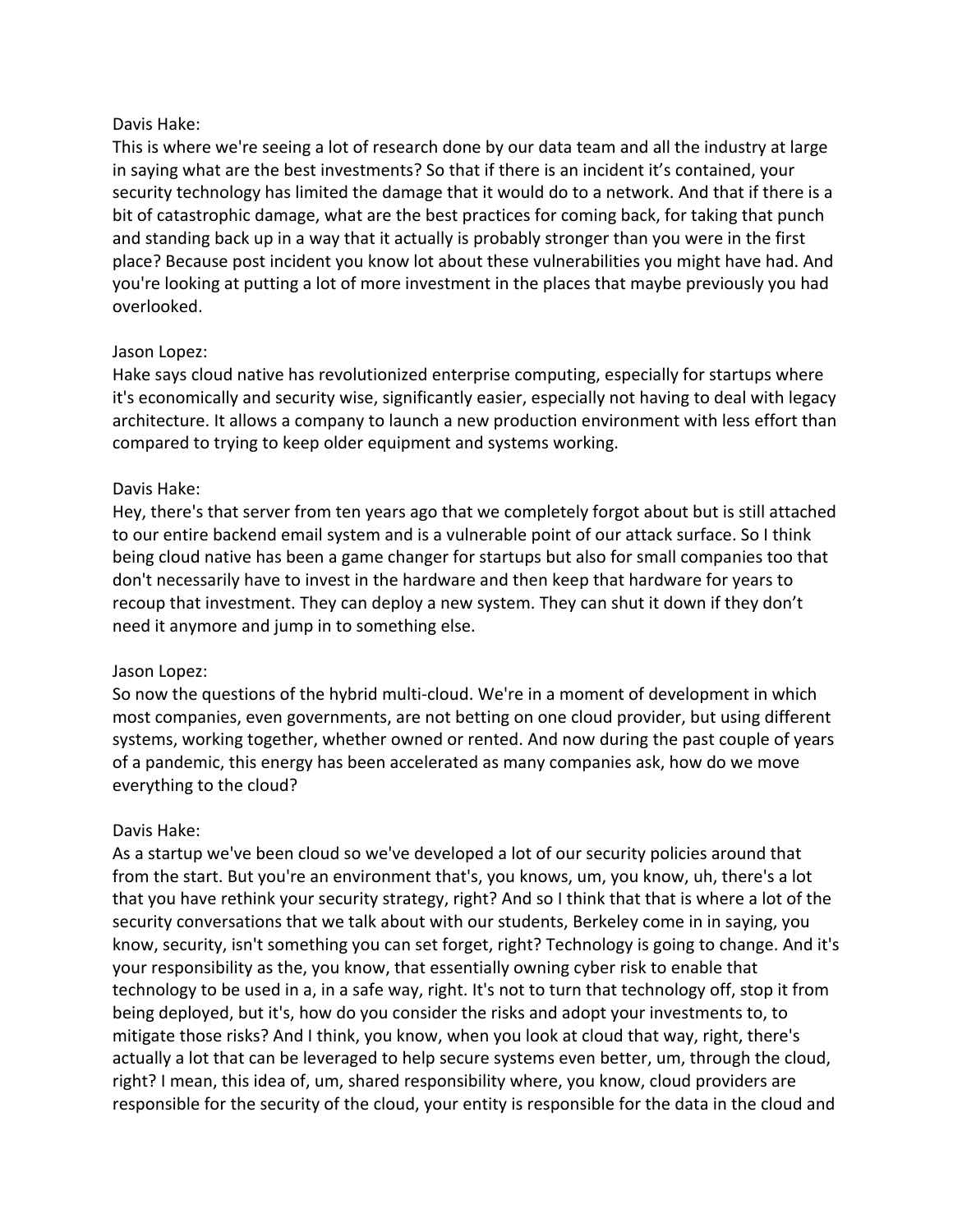use of the cloud, right? Um, that's a strong core concept that it, if it's not understood, <laugh> can lead to, you know, problems at scale, but if it is well understood, it can lead to incredible results at scale, and it can make a lot of old existing it practices, uh, exponentially easier to secure systems, right?

#### Jason Lopez:

The anxiety of putting your data in the public cloud is the, and of whether it's secure to which ha says it's very secure because many companies are on multiple providers for different things.

#### Davis Hake:

It's not just like everybody is on one provider. Everybody is on multiple providers for multiple different things. Right. And, and that actually, I think provides sort of a security ecosystem such that, that, you know, you are, are more resilient by having more of these options. Um, but on the other hand, too, like that, that does mean that you have to invest in thinking through how do you deploy, um, certain, a assets that, you know, should only be accessible internal to your company, or that need to be served external only. I mean, you know, one of the, the common breaches that continue to see are, you know, misconfigured as three buckets, right? And, um, <laugh> leaving, you know, systems exposed with default credentials and password even still that, you know, people believe our development environments, but, you know, they're accessible in a way that, you know, something might be for, um, for sharing or something that production and meant to be client facing, but, but shouldn't be right. And so I think that this is an area too, where there's been some exciting work in a startup space around here. Um, but it is something that, you know, cause it's not traditional physical systems, um, you know, CISOs really have to be experts in cloud to a, to have to have a secure company.

#### Jason Lopez:

And speaking of expertise, one of the critical issues that hake says every business should practice is that cyber risk ought to be a conversation at the board level. And what he means by that is security should not be something just left to the it, people hired to do security decision makers, much less us, everyone in the company might have no expertise in the technical aspects of security, but they ought to be involved in it.

#### Davis Hake:

There are a lot of things, uh, that have driven risk management at the executive level, serving Oxy, for example, and more and more right. Every company has a, a digital footprint, every company, uh, you know, even, even Bob's pizza around the corner, uh, relies on the internet to enable their business. And, and so digital risk and investments in having your, your company operate safely should be seen as a, as a core priority, not just as a cost center, um, you know, from the it department that wants to buy, uh, a shiny new security toy, right? Like we really have to think about, um, about how we not just, uh, you know, physically ensure supply chains, uh, management of products. We also to need to think about how we secure ourselves and our customers because we're seeing more and more cases where those investments aren't made and the consequences aren't just catastrophic for a company, but have national impact.